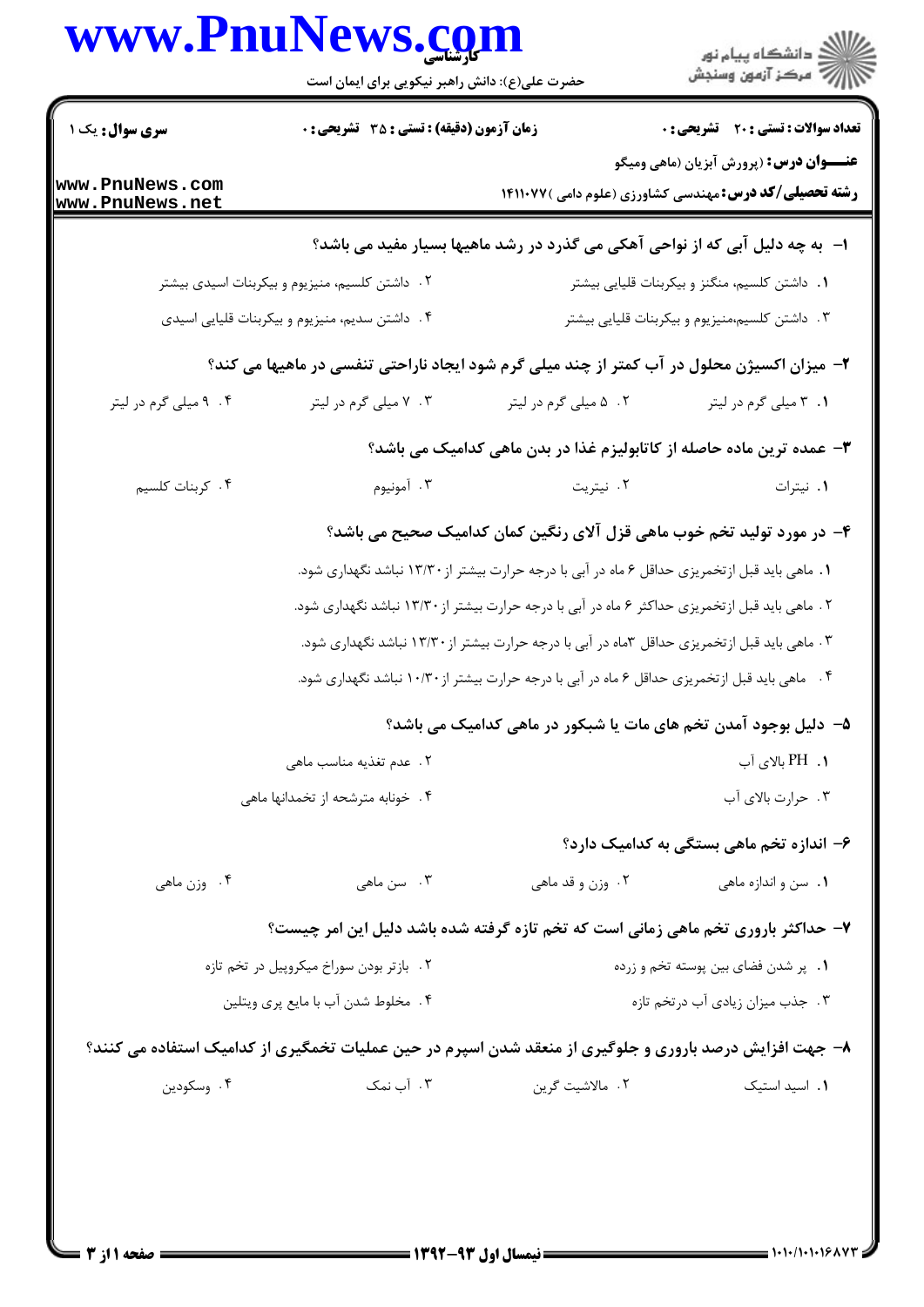|                                                                                                                                 | www.PnuNews.com<br>حضرت علی(ع): دانش راهبر نیکویی برای ایمان است                                         |                       | ڪ دانشڪاه پيام نور<br>ر∕⊂ مرڪز آزمون وسنڊش                                                                      |  |  |
|---------------------------------------------------------------------------------------------------------------------------------|----------------------------------------------------------------------------------------------------------|-----------------------|-----------------------------------------------------------------------------------------------------------------|--|--|
| <b>سری سوال : ۱ یک</b>                                                                                                          | <b>زمان آزمون (دقیقه) : تستی : 35 تشریحی : 0</b>                                                         |                       | <b>تعداد سوالات : تستی : 20 - تشریحی : 0</b>                                                                    |  |  |
| www.PnuNews.com<br>www.PnuNews.net                                                                                              |                                                                                                          |                       | <b>عنـــوان درس:</b> پرورش آبزیان (ماهی ومیگو)<br><b>رشته تحصیلی/کد درس:</b> مهندسی کشاورزی (علوم دامی )۱۴۱۱۰۷۷ |  |  |
|                                                                                                                                 | ۹- کدامیک از عبارات زیر در مورد اثر نور روی تخم و نوازد ماهی آزاد و قزل آلا  صحیح نمی باشد؟              |                       |                                                                                                                 |  |  |
| ۱. لارو تخم هایی که تحت تابش نور غیر مستقیم قرار گرفته بودند زودتر از تخم هایی که در تاریکی طبیعی قرار داشتند از تخم خارج شدند. |                                                                                                          |                       |                                                                                                                 |  |  |
|                                                                                                                                 | ۲ . مجموع درصد مرگ ومیر تخم و نوزادانی که در نور بودند بیشتر از گروهی بود که در تاریکی قرار گرفته بودند. |                       |                                                                                                                 |  |  |
| ۰۳ نوزادانی که تحت تابش نور قرار گرفته بودند بر عکس گروه در تاریکی بشدت فعال ًبودند.                                            |                                                                                                          |                       |                                                                                                                 |  |  |
|                                                                                                                                 | ۰۴ اندازه و وزن بچه ماهیهائی که تحت تابش نور قرارگرفته بودند از گروه بچه ماهیهای در تاریکی بیشتر بود.    |                       |                                                                                                                 |  |  |
|                                                                                                                                 | ∙۱- ظرف اندازه گیری کوچک در شمارش تخم ماهی بطریق حجم سنجی چند میلیلیتری میباشد؟                          |                       |                                                                                                                 |  |  |
| $\uparrow \Delta$ . $\uparrow$                                                                                                  | $Y \triangle \cdot \cdot \cdot Y$                                                                        | $\Delta$ . T          | 9.1                                                                                                             |  |  |
| 11– حداقل چند ساعت قبل از جدا کردن تخم ها بوسیله محلول آب نمک باید تخمها را تکان داد تا تخمهای خراب سفید<br>شوند؟               |                                                                                                          |                       |                                                                                                                 |  |  |
|                                                                                                                                 | $\gamma$ . F $\gamma$ $\gamma$ $\gamma$ $\gamma$                                                         |                       | $Y/\Delta$ .                                                                                                    |  |  |
| ۱۲- جهت جلوگیری از رشد و نمو قارچ در طول مدت رشد و نمو جنینی، به چه میزان تخمها را باید با مالاشیت گرین ضدعفونی<br>کر د؟        |                                                                                                          |                       |                                                                                                                 |  |  |
| ۰۴ ۱ بار در روز                                                                                                                 | ۰۳ ۲ بار در هفته                                                                                         | ۰۲ ۱ بار در هفته      | ۰۱ ۳.۱ در روز                                                                                                   |  |  |
| ۱۳- در کدام مرحله از مراحل نمو جنینی می توان تخم ها را تمیز کرد و تخمهای مرده و قارچ زده را جدا نمود؟                           |                                                                                                          |                       |                                                                                                                 |  |  |
| ۰۴ سخت شدن                                                                                                                      | ۰۳ حساسیت                                                                                                | ۰۲ چشم زدن            | ٠١. بارور شدن                                                                                                   |  |  |
| ۱۴– معروفترین نوع استخر در کارگاههای پرورش ماهی کدامیک می باشد؟                                                                 |                                                                                                          |                       |                                                                                                                 |  |  |
|                                                                                                                                 | ۲.  حوضچه های فایبر گلاس                                                                                 |                       | ۱. حوضچه های گرد                                                                                                |  |  |
|                                                                                                                                 | ۴. كانالهاى كف سيمانى                                                                                    |                       | ۰۳ کانالهای دراز                                                                                                |  |  |
|                                                                                                                                 |                                                                                                          |                       | ۱۵– ساختمان روده ماهی قزل آلا شباهت به روده کدامیک از موجودات زیر دارد؟                                         |  |  |
| ۰۴ حشرات                                                                                                                        | ۰۳ خزندگان                                                                                               | ۰۲ گوشتخواران         | ۰۱ پرندگان                                                                                                      |  |  |
|                                                                                                                                 |                                                                                                          |                       | ۱۶– منابع اصلی مواد قندی در غذای ماهیها چیست؟                                                                   |  |  |
| ۰۴ فراورده های گیاهی                                                                                                            | ۰۳ گوشت ها                                                                                               | ۲. فراورده های حیوانی | ۰۱ پروتئينها                                                                                                    |  |  |
|                                                                                                                                 |                                                                                                          |                       | ۱۷- به بچه ماهیهای که تازه شروع به تغذیه نموده اند بایستی روزانه چند بار غذا داد؟                               |  |  |
| ۰۴ ۵ بار                                                                                                                        | ۰۳ ۴ بار                                                                                                 | ۰۲ ۸ بار              | ۰۱ ۶.۱                                                                                                          |  |  |
|                                                                                                                                 |                                                                                                          |                       |                                                                                                                 |  |  |